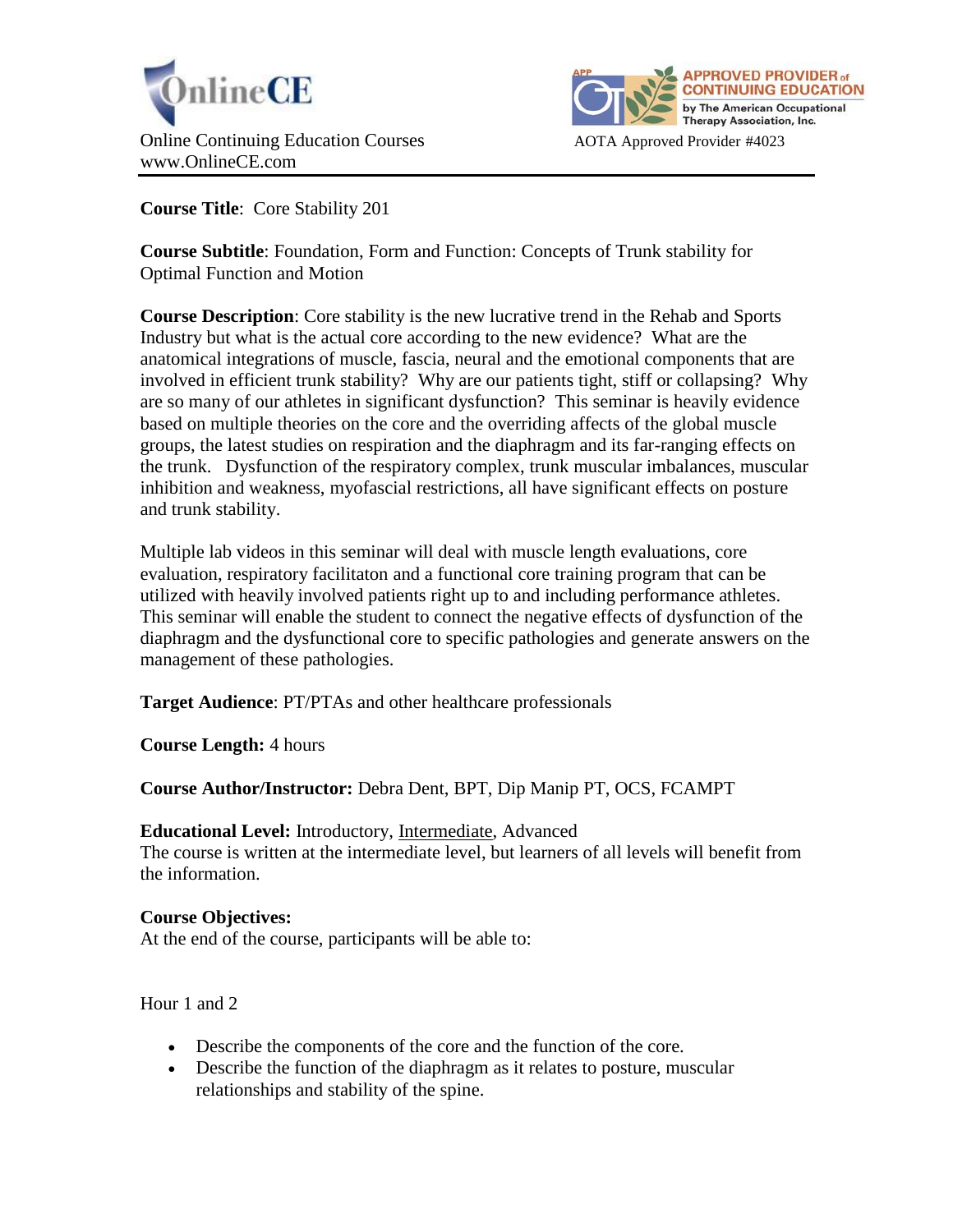- Describe the function and structure of the superficial muscle system of the body.
- Describe two concepts of spinal stability.

### Hour 3

- Demonstrate how to determine the length of quadratus lumborum and erector spinae.
- Demonstrate how to evaluate Transversus abdominus function
- Demonstrate how to facilitate the core and initiate a core training program

## Hour 4

- List three pathologies related to less than optimal core function.
- Describe three postural strategies that the patient may develop when the core is in dysfunction.
- Describe how weakness of the abdominals can alter diaphragm contractions.
- Explain how respiratory fatigue can alter core control.

## **Outline of Content:**

Hour 1:

- Thorax Anatomy
- Trunk Musculature
- Diaphragm
- Core-Inner group
- Outer Group Muscular Slings
	- o Posterior Oblique
	- o Deep Longitudinal
	- o Anterior
	- o Lateral
- Fascial integration
- Thorocolumbar fascia
- Mechanics of breathing in core stability
- Function of the Diaphragm
- Balance

## Hour 2:

- Neuromuscular Control
- Spinal stability normal
- Relationship of passive stabilizers to active stabilizers to motor control and emotion
- Central nervous system on muscle tone and movement
- Neural stiffness and resting length and timing
- Dysfunction of the deep and superficial systems
- Fascial length issues
- Neural length issues